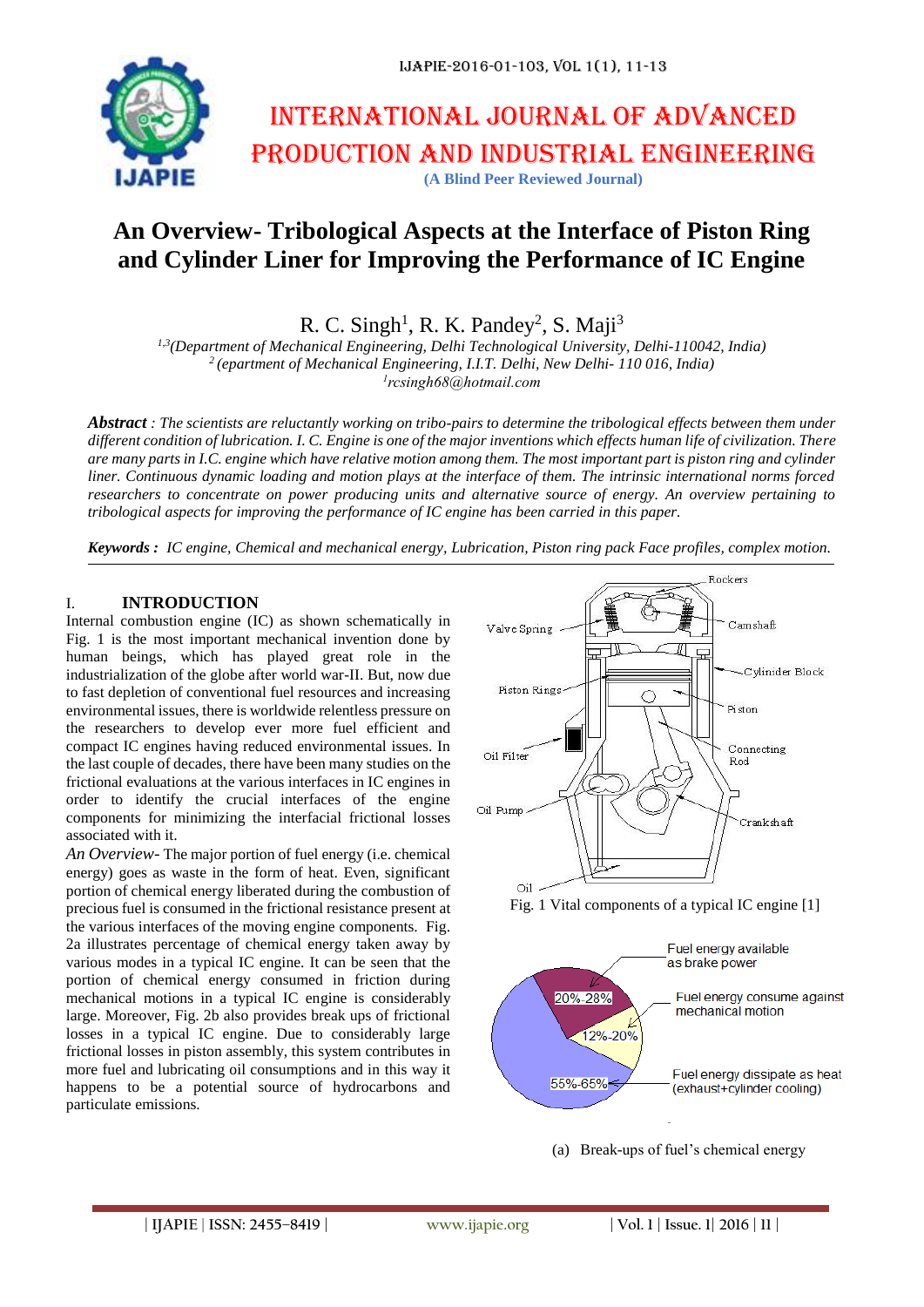#### R. C. Singh et al., *International Journal of Advanced Production and Industrial Engineering*





Reductions of fuel consumption and emission in an internal combustion engine are largely a function of improved lubrication. Therefore, advanced concepts are now being explored to reduce the friction at various interfaces in an IC engine. The development of smart IC engines and their proper use are of great importance for the national economy, individual and environment. Energy efficient IC engines can save billions of dollars in the case of an industrialized nation. It is worth to mention here that improvements in the tribological performance of interfaces in IC engines can lead to the following benefits:

- Reduced fuel consumption
- Increased engine power output
- Reduced oil consumption
- A reduction in harmful exhaust emissions
- Improved durability, reliability and engine life
- Reduced maintenance requirements and longer service intervals

With large numbers of IC engines in use across the globe, even a fraction of improvements in engine efficiency and emission level can have a major influence on the world fuel economy and the environment in a long term.

*Piston and Piston Rings -* It will be appropriate to say that heart of the reciprocating internal combustion engine is the piston assembly. Figure 1.3 presents photographic view of piston assembly. Piston and piston rings form a critical unit in transforming the fuel energy into useful kinetic energy. The piston ring pack includes the piston rings, which is a series of compression rings and oil ring. The primary role of the compression piston ring is to maintain an effective gas seal between the combustion chamber and the crankcase. The piston rings of the piston assembly, which form a labyrinth seal, achieve this function by closely conforming to their grooves in the piston and interfacing to the cylinder wall. The additional role of the piston rings is to transfer heat from the piston into the cylinder wall and limit the amount of lubricating oil that is transported from the crankcase to the combustion chamber. This flow path is perhaps the largest contributor to engine oil consumption and leads to increase in

harmful exhaust gas emissions as the lubricating oil mixes and reacts with the other contents present in combustion chamber.



Fig. 3 Photographic view of piston assembly [2]

Figs. 4(a) and 4(b) illustrate face profiles and functions of piston rings in an IC engine. Two top piston rings are compression rings. The pressure generated during the combustion pushes the piston rings radially outward, which causes engagement of the entire piston ring face with the cylinder wall. This process helps in gas sealing. The second compression ring, which is known as a scraper ring is designed to assist in the limiting of the upward oil flow in addition to providing a secondary gas sealing. Figure 4 (b) illustrates surplus oil scraping from the cylinder wall by the second compression piston ring. For scraping function, the second compression ring is provided a tapered-faced profile. The bottom piston ring in the piston assembly is known as oil control ring, which has two running faces (or lands) and a spring element to enhance the radial load. The role of this ring is to limit the amount of oil transported from the crankcase to the combustion chamber.



(a) Face profiles of piston rings